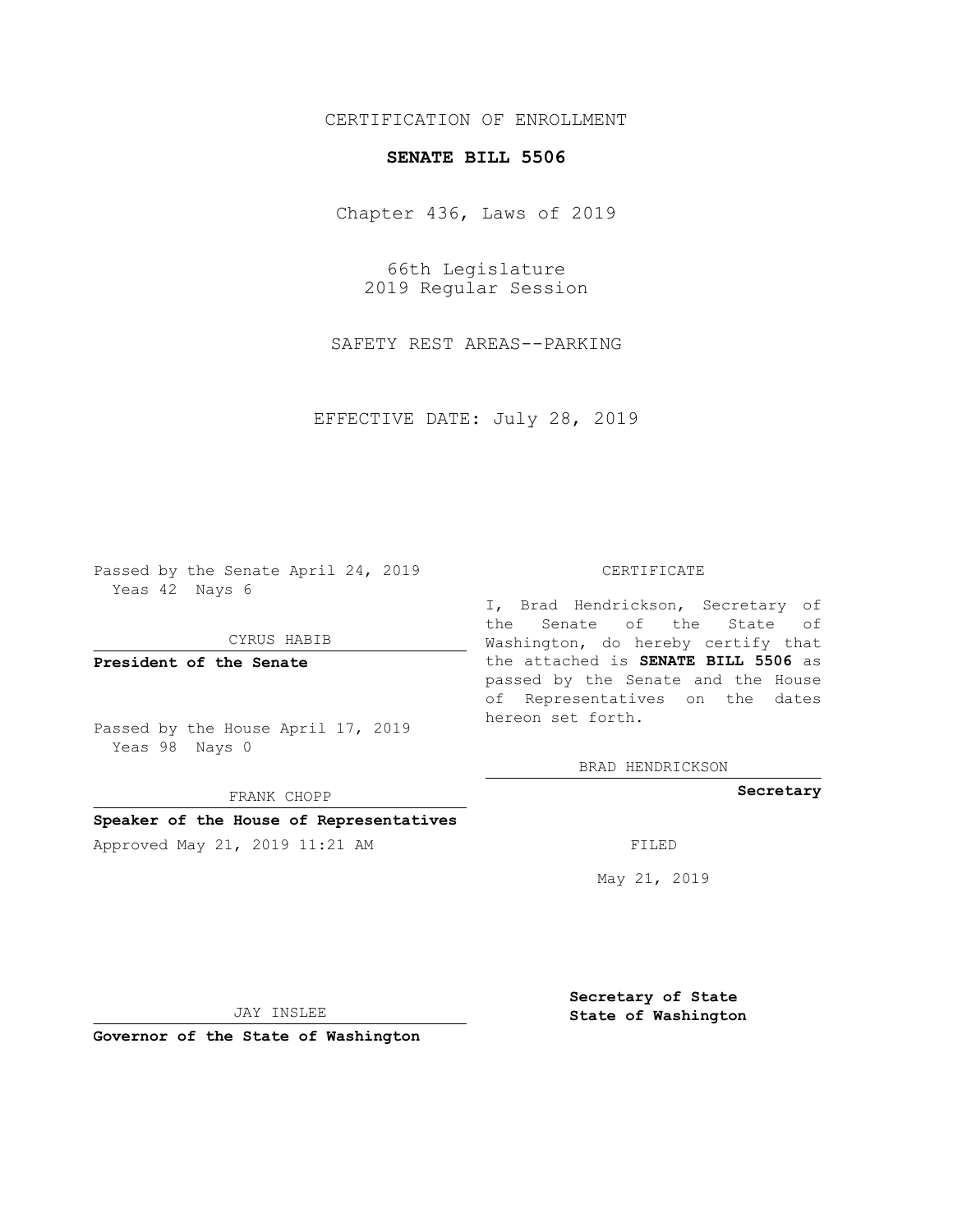# **SENATE BILL 5506**

AS AMENDED BY THE HOUSE

Passed Legislature - 2019 Regular Session

# **State of Washington 66th Legislature 2019 Regular Session**

**By** Senators Hobbs, King, and Sheldon

Read first time 01/23/19. Referred to Committee on Transportation.

1 AN ACT Relating to parking at rest areas; and amending RCW 47.38.020.2

3 BE IT ENACTED BY THE LEGISLATURE OF THE STATE OF WASHINGTON:

4 **Sec. 1.** RCW 47.38.020 and 1984 c 7 s 205 are each amended to 5 read as follows:

6 (1) Except where specifically authorized by the department, it is 7 unlawful for any person or persons to stop, stand, or park any 8 vehicle, including but not limited to trailers, campers, and 9 motorcycles, for more than eight hours within a twenty-four hour 10 period, or for any person or persons to camp or to maintain a camp, 11 tent, or other sleeping accommodation or facility, in any ((rest area 12  $\leftrightarrow$ )) safety rest area within the limits of the right-of-way of 13 interstate highways or other state highways or in other areas of 14 state or interstate highways as designated in RCW 47.12.250. ((This 15 section does not apply to disabled vehicles.)) The department may 16 also designate zones within a safety rest area with shorter parking 17 time limits for the purposes of maximum efficiency and safety. 18 Commercial vehicles may park up to an hour beyond federally mandated 19 rest periods. 20 (2) Except where specifically authorized by the department, it is

21 unlawful for any person or persons to stop, stand, or park any